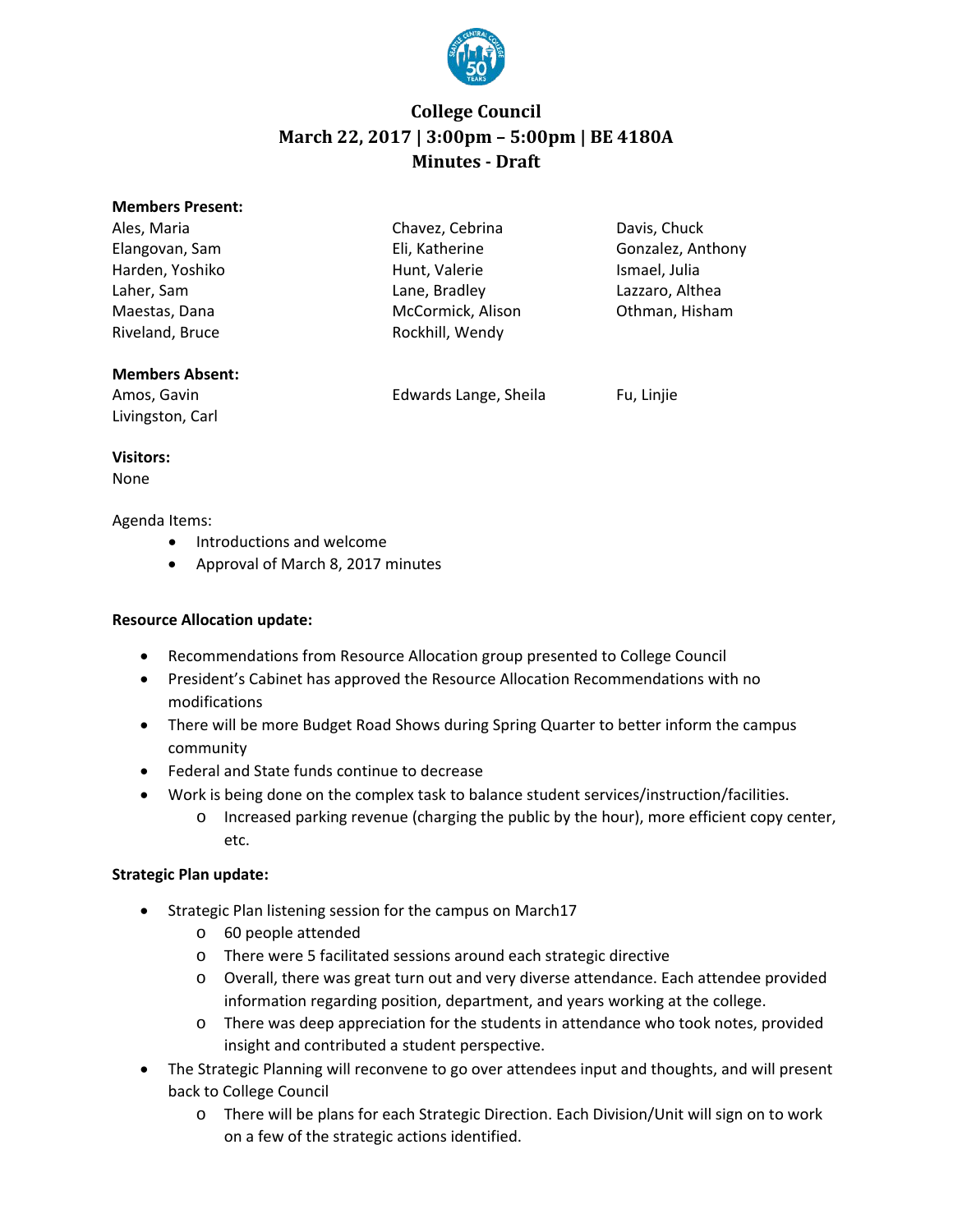

# **College Council March 22, 2017 | 3:00pm – 5:00pm | BE 4180A Minutes - Draft**

#### **Critical Issues update:**

- Assessment of the campus climate analysis is underway and will be presented at the April College Council meeting
- Students are encouraged to participate on and share with the Critical Issues group
- The Associated Students Council has completed a campus climate survey which will contribute to the overall campus assessment
- The Critical Issues group is looking to address the need for a faith/meditation space with easy access for students.
	- o There is a CLIP looking into social spaces at the college
	- o How are students using unofficial spaces?
- The Critical Issues group is looking into issues regarding undocumented students.

#### **Decision making process for College Council:**

### *At this time, College Council has decided not to pick a tool for decision making at this meeting. Further discussion and reflection will take place.*

- Going forward, the council would like to take the following steps before choosing a tool:
	- o Connect with students to determine their thoughts and needs
		- Julia I. informed the group that student leaders must meet every Thursday from 2-3pm. Julia – how can we best have members of college council approach these students regarding their thoughts around this process?
		- o Readings for College Council to support the growth and enhance discussions. Please see attached and other suggestions are welcome.
		- o Work on relationship building with Council members in a setting outside of normal meetings.

### **Below are what College Council believes is needed prior to choosing a tool (please see attached image from our discussion):**

- Where do we start?
- What is the process?
- Open dialogue
- Narratives for those who have used tool kits before choosing one
- Recognizing we don't know what we don't know
- Agree that Racism exists
- Agree that we need a decision making tool because racism exists
- Everyone must participate in team leading/facilitation
- Ability to be heard and to hear
- Recognize cognitive/non cognitive issues
- Vulnerability
- Authenticity